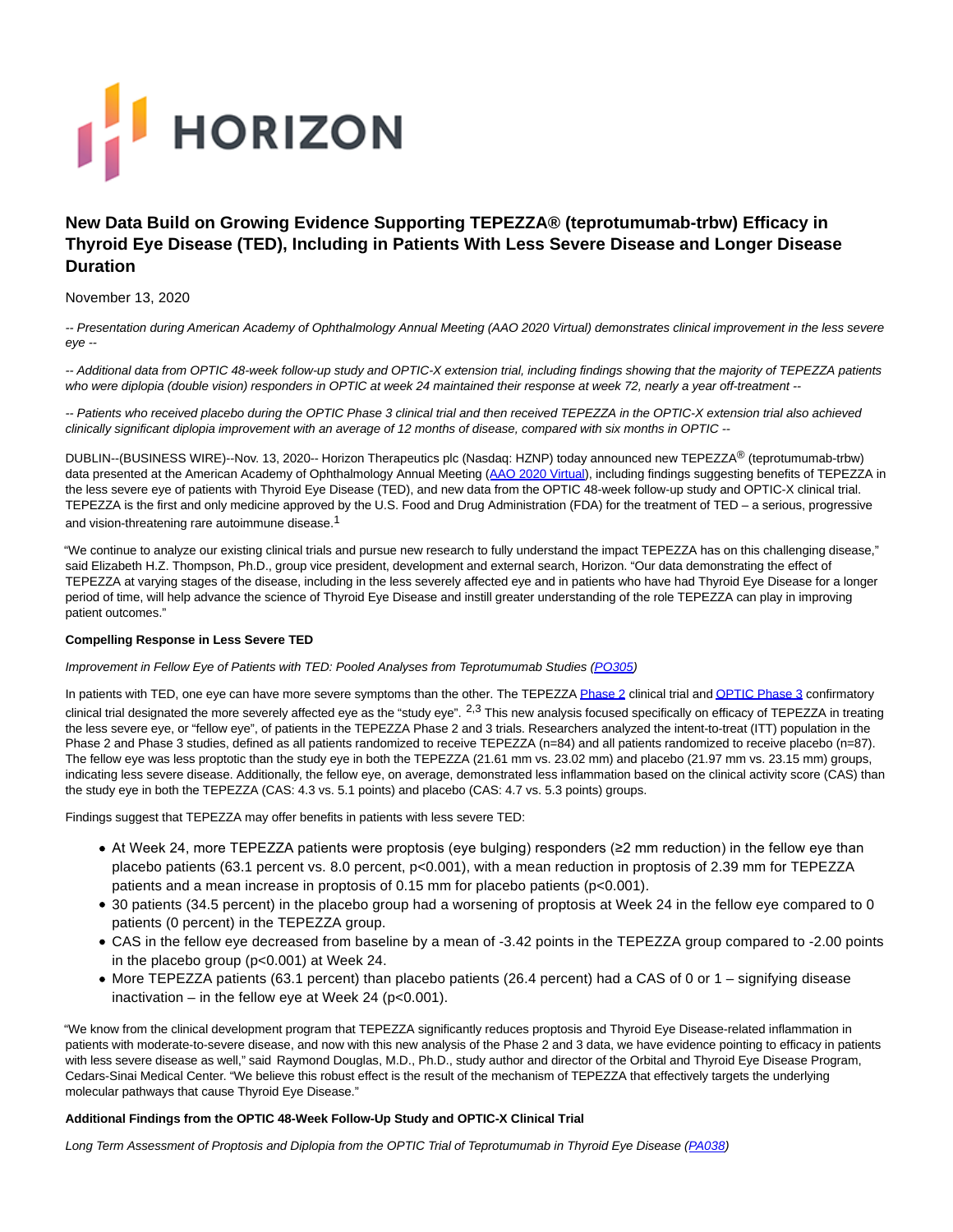Additional data from the [OPTIC Phase 3 c](https://cts.businesswire.com/ct/CT?id=smartlink&url=https%3A%2F%2Fwww.clinicaltrials.gov%2Fct2%2Fshow%2FNCT03298867&esheet=52326529&newsitemid=20201113005158&lan=en-US&anchor=OPTIC+Phase+3&index=6&md5=1222b389724244d5603aaa6bdefcad4d)onfirmatory clinical trial and the [OPTIC-X o](https://cts.businesswire.com/ct/CT?id=smartlink&url=https%3A%2F%2Fwww.clinicaltrials.gov%2Fct2%2Fshow%2FNCT03461211&esheet=52326529&newsitemid=20201113005158&lan=en-US&anchor=OPTIC-X&index=7&md5=5ff435c490cc7a458e41bd4a18ed9cff)pen-label extension clinical trial were also included in an [abstract](https://cts.businesswire.com/ct/CT?id=smartlink&url=https%3A%2F%2Faaommg.apprisor.org%2FapsSession.cfm%3Fid%3DPA038&esheet=52326529&newsitemid=20201113005158&lan=en-US&anchor=abstract&index=8&md5=6d4f4b4259393cfcb10afc7c411cdd3b) and presented during AAO, supplementing the topline results on proptosis response [announced in July 2020.](https://cts.businesswire.com/ct/CT?id=smartlink&url=https%3A%2F%2Fir.horizontherapeutics.com%2Fnews-releases%2Fnews-release-details%2Fnew-topline-tepezzar-teprotumumab-trbw-data-underscore-its&esheet=52326529&newsitemid=20201113005158&lan=en-US&anchor=announced+in+July+2020&index=9&md5=08fbbb42e19080c94fc47fdc0fd27b1a) The OPTIC trial included a 24-week treatment period (treatment every three weeks for a total of eight infusions) and a 48-week off-treatment follow-up period. OPTIC-X evaluated TEPEZZA in patients who were enrolled in OPTIC and were either proptosis non-responders at Week 24 or were proptosis responders at Week 24 but flared during the 48-week off-treatment follow-up period.

New OPTIC 48-week off-treatment follow-up study findings include the following:

- The majority of TEPEZZA patients who had at least 1 grade of diplopia (double vision) improvement at Week 24 in OPTIC maintained their response at Week 72 (11/19; 58 percent) without receiving additional TED treatment.
- 50 percent of TEPEZZA patients (8/16) who had a diplopia score of 0 at Week 24 in OPTIC maintained a diplopia score of 0 at Week 72 without receiving additional TED treatment.

## New OPTIC-X findings include the following:

- 61 percent of patients (14/23) who received placebo during the OPTIC trial and then entered OPTIC-X and received TEPEZZA were considered diplopia responders (≥1 grade improvement) at Week 24. This is consistent with results from the OPTIC trial, where 68 percent of patients (19/28) who received TEPEZZA had a change from baseline of at least 1 grade in diplopia at Week 24. OPTIC-X patients had an average of 12 months of TED compared with six months in OPTIC.
- Five patients who received placebo during the OPTIC trial and then entered OPTIC-X had a CAS of 0 or 1, which means they had minimal or no inflammation. Of those, 60 percent (3/5) were proptosis responders at Week 24 (≥2 mm improvement in proptosis from baseline in the study eye without deterioration in the fellow eye at Week 24).

There were no new safety concerns in OPTIC-X or the OPTIC 48-week off-treatment follow-up period, including in patients who received additional TEPEZZA treatment.

#### **About Thyroid Eye Disease (TED)**

TED is a serious, progressive and vision-threatening rare autoimmune disease.<sup>1</sup> TED often occurs in people living with hyperthyroidism or Graves' disease; however, it is a distinct disease that is caused by autoantibodies activating an IGF-1R-mediated signaling complex on cells within the retroorbital space.<sup>4,5</sup> This leads to a cascade of negative effects, which may cause long-term, irreversible damage. As TED progresses, the serious damage it can cause includes proptosis (eye bulging), strabismus (misalignment of the eyes) and diplopia (double vision) – and in some cases can lead to blindness.6,7

#### **About TEPEZZA**

#### **INDICATION**

TEPEZZA is indicated for the treatment of Thyroid Eye Disease.

#### **IMPORTANT SAFETY INFORMATION**

#### **Warnings and Precautions**

**Infusion Reactions:** TEPEZZA may cause infusion reactions. Infusion reactions have been reported in approximately 4% of patients treated with TEPEZZA. Reported infusion reactions have usually been mild or moderate in severity. Signs and symptoms may include transient increases in blood pressure, feeling hot, tachycardia, dyspnea, headache and muscular pain. Infusion reactions may occur during an infusion or within 1.5 hours after an infusion. In patients who experience an infusion reaction, consideration should be given to premedicating with an antihistamine, antipyretic, or corticosteroid and/or administering all subsequent infusions at a slower infusion rate.

**Preexisting Inflammatory Bowel Disease:** TEPEZZA may cause an exacerbation of preexisting inflammatory bowel disease (IBD). Monitor patients with IBD for flare of disease. If IBD exacerbation is suspected, consider discontinuation of TEPEZZA.

**Hyperglycemia:** Increased blood glucose or hyperglycemia may occur in patients treated with TEPEZZA. In clinical trials, 10% of patients (two-thirds of whom had preexisting diabetes or impaired glucose tolerance) experienced hyperglycemia. Hyperglycemic events should be managed with medications for glycemic control, if necessary. Monitor patients for elevated blood glucose and symptoms of hyperglycemia while on treatment with TEPEZZA. Patients with preexisting diabetes should be under appropriate glycemic control before receiving TEPEZZA.

#### **Adverse Reactions**

The most common adverse reactions (incidence ≥5% and greater than placebo) are muscle spasm, nausea, alopecia, diarrhea, fatigue, hyperglycemia, hearing impairment, dysgeusia, headache and dry skin.

#### **For additional information on TEPEZZA, please se[e Full Prescribing Information a](https://cts.businesswire.com/ct/CT?id=smartlink&url=https%3A%2F%2Fwww.hzndocs.com%2FTEPEZZA-Prescribing-Information.pdf&esheet=52326529&newsitemid=20201113005158&lan=en-US&anchor=Full+Prescribing+Information&index=10&md5=09a894612146aa2b26685dfae504d358)t [TEPEZZAhcp.com.](https://cts.businesswire.com/ct/CT?id=smartlink&url=http%3A%2F%2Fwww.TEPEZZAhcp.com&esheet=52326529&newsitemid=20201113005158&lan=en-US&anchor=TEPEZZAhcp.com&index=11&md5=b93dec20c91a5719fd5c8b0eddab3ef7)**

#### **About Horizon**

Horizon is focused on researching, developing and commercializing medicines that address critical needs for people impacted by rare and rheumatic diseases. Our pipeline is purposeful: we apply scientific expertise and courage to bring clinically meaningful therapies to patients. We believe science and compassion must work together to transform lives. For more information on how we go to incredible lengths to impact lives, please visit [www.horizontherapeutics.com a](https://cts.businesswire.com/ct/CT?id=smartlink&url=http%3A%2F%2Fwww.horizontherapeutics.com&esheet=52326529&newsitemid=20201113005158&lan=en-US&anchor=www.horizontherapeutics.com&index=12&md5=7a0265549a139de7ff1d9af978d9f5a1)nd follow us o[n Twitter,](https://cts.businesswire.com/ct/CT?id=smartlink&url=https%3A%2F%2Ftwitter.com%2FHorizonNews&esheet=52326529&newsitemid=20201113005158&lan=en-US&anchor=Twitter&index=13&md5=aa8ed71e8bb4e63a8951d496b12414c3) [LinkedIn,](https://cts.businesswire.com/ct/CT?id=smartlink&url=https%3A%2F%2Fwww.linkedin.com%2Fcompany%2Fhorizontherapeutics&esheet=52326529&newsitemid=20201113005158&lan=en-US&anchor=LinkedIn&index=14&md5=d42d4666aaec3a308021a46922db42e0) [Instagram a](https://cts.businesswire.com/ct/CT?id=smartlink&url=https%3A%2F%2Fwww.instagram.com%2Fhorizontherapeutics%2F&esheet=52326529&newsitemid=20201113005158&lan=en-US&anchor=Instagram&index=15&md5=d4edc18f8ad7662a13f81fbb2922f5f3)n[d Facebook.](https://cts.businesswire.com/ct/CT?id=smartlink&url=https%3A%2F%2Fwww.facebook.com%2FHorizonTherapeutics%2F&esheet=52326529&newsitemid=20201113005158&lan=en-US&anchor=Facebook&index=16&md5=e85de26d17d0ffe76c3d078e51841002)